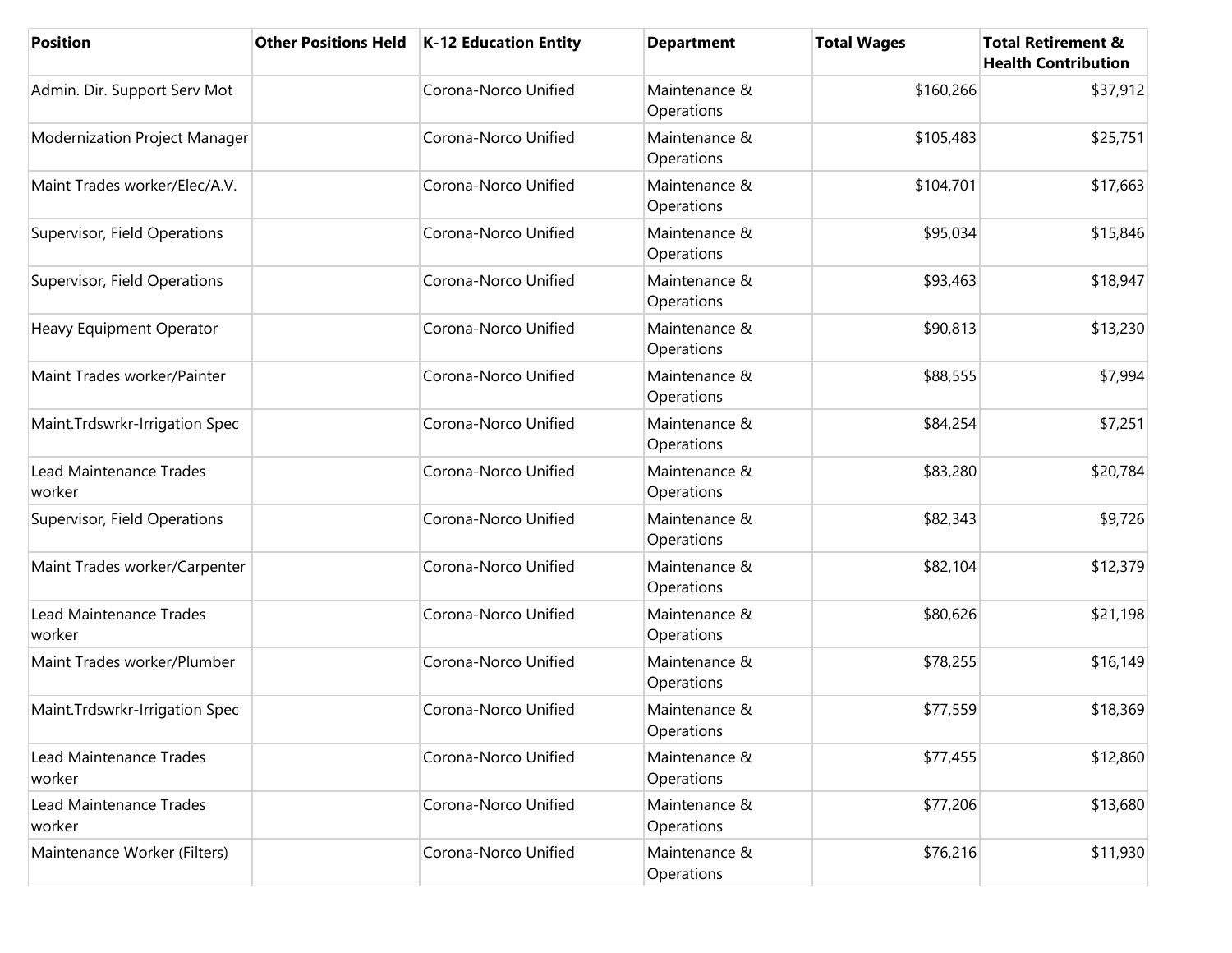| Maint Trades worker/Painter              | Corona-Norco Unified | Maintenance &<br>Operations | \$75,798 | \$13,417 |
|------------------------------------------|----------------------|-----------------------------|----------|----------|
| Maint Trades worker/Painter              | Corona-Norco Unified | Maintenance &<br>Operations | \$75,372 | \$13,817 |
| Supervisor/Field Maintenance             | Corona-Norco Unified | Maintenance &<br>Operations | \$74,106 | \$17,821 |
| Maint Trades worker/Air Cond             | Corona-Norco Unified | Maintenance &<br>Operations | \$72,421 | \$12,973 |
| Maintenance Worker                       | Corona-Norco Unified | Maintenance &<br>Operations | \$68,408 | \$20,849 |
| Maint Trdswrkr-Irrigation Spec           | Corona-Norco Unified | Maintenance &<br>Operations | \$67,316 | \$11,794 |
| Maint Trades worker (Welder)             | Corona-Norco Unified | Maintenance &<br>Operations | \$66,841 | \$7,895  |
| Maint Trades worker/Carpenter            | Corona-Norco Unified | Maintenance &<br>Operations | \$66,731 | \$13,528 |
| Maint Trades worker/Carpenter            | Corona-Norco Unified | Maintenance &<br>Operations | \$66,699 | \$11,600 |
| Maint Trades worker/Air Cond             | Corona-Norco Unified | Maintenance &<br>Operations | \$65,605 | \$7,748  |
| Maint Trades worker/Carpenter            | Corona-Norco Unified | Maintenance &<br>Operations | \$65,188 | \$17,194 |
| <b>Lead Maintenance Trades</b><br>worker | Corona-Norco Unified | Maintenance &<br>Operations | \$64,259 | \$19,409 |
| Groundskeeper II                         | Corona-Norco Unified | Maintenance &<br>Operations | \$63,861 | \$14,566 |
| Maintenance Worker                       | Corona-Norco Unified | Maintenance &<br>Operations | \$62,899 | \$18,554 |
| Maintenance Worker                       | Corona-Norco Unified | Maintenance &<br>Operations | \$62,176 | \$12,210 |
| Maint Trades worker/Elec/A.V.            | Corona-Norco Unified | Maintenance &<br>Operations | \$60,131 | \$12,601 |
| Maint Trdswrkr-Irrigation Spec           | Corona-Norco Unified | Maintenance &<br>Operations | \$60,051 | \$14,425 |
| Maint Trades worker/Carpenter            | Corona-Norco Unified | Maintenance &<br>Operations | \$58,790 | \$12,508 |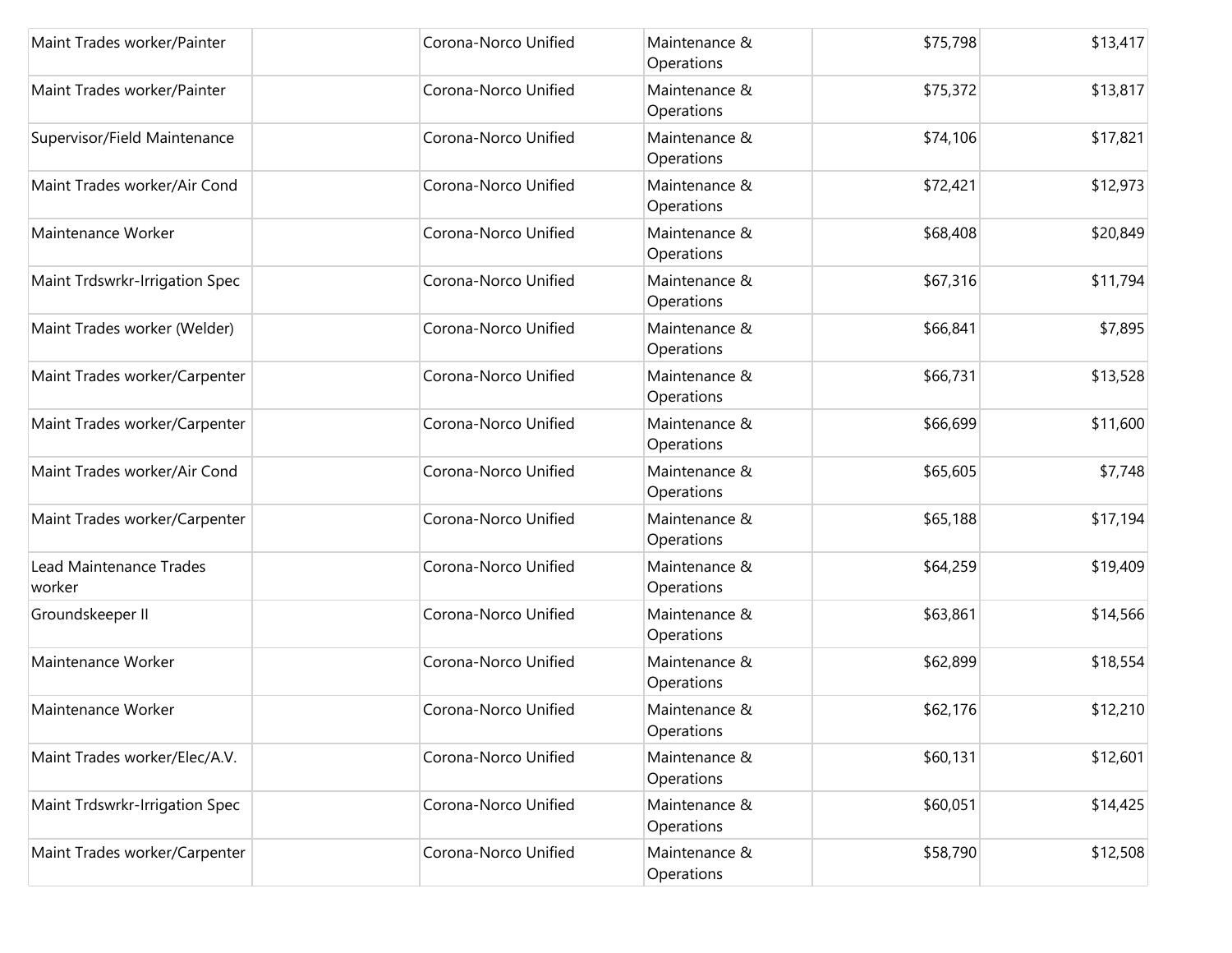| Maint.Trdswrkr-Irrigation Spec            | Corona-Norco Unified | Maintenance &<br>Operations | \$58,667 | \$11,526 |
|-------------------------------------------|----------------------|-----------------------------|----------|----------|
| Maint Trades worker/Elec/A.V.             | Corona-Norco Unified | Maintenance &<br>Operations | \$58,227 | \$16,464 |
| Maint Trades worker/Painter               | Corona-Norco Unified | Maintenance &<br>Operations | \$58,201 | \$21,977 |
| <b>Lead Maintenance Trades</b><br>worker  | Corona-Norco Unified | Maintenance &<br>Operations | \$57,561 | \$12,865 |
| Maint Trades worker/Painter               | Corona-Norco Unified | Maintenance &<br>Operations | \$57,294 | \$20,912 |
| Groundskeeper II                          | Corona-Norco Unified | Maintenance &<br>Operations | \$56,783 | \$11,481 |
| Maint Trades worker/Elec/Av               | Corona-Norco Unified | Maintenance &<br>Operations | \$56,423 | \$16,650 |
| Maint Trades worker/Air Cond              | Corona-Norco Unified | Maintenance &<br>Operations | \$56,323 | \$12,851 |
| Groundskeeper II                          | Corona-Norco Unified | Maintenance &<br>Operations | \$56,292 | \$20,724 |
| Maint Trades worker/Plumber               | Corona-Norco Unified | Maintenance &<br>Operations | \$55,831 | \$16,523 |
| Groundskeeper II                          | Corona-Norco Unified | Maintenance &<br>Operations | \$54,711 | \$11,659 |
| Maintenance Trdswrkr-<br>Locksmith        | Corona-Norco Unified | Maintenance &<br>Operations | \$54,411 | \$15,919 |
| Maintenance Worker                        | Corona-Norco Unified | Maintenance &<br>Operations | \$53,213 | \$14,730 |
| Secretary I                               | Corona-Norco Unified | Maintenance &<br>Operations | \$52,628 | \$11,194 |
| <b>Maint Trades</b><br>worker/Welder/Mech | Corona-Norco Unified | Maintenance &<br>Operations | \$51,991 | \$15,780 |
| Maint Trdswrkr-Irrigation Spec            | Corona-Norco Unified | Maintenance &<br>Operations | \$51,584 | \$19,262 |
| Maint Trades worker/Elec/A.V.             | Corona-Norco Unified | Maintenance &<br>Operations | \$51,578 | \$11,556 |
| Groundskeeper II                          | Corona-Norco Unified | Maintenance &<br>Operations | \$51,543 | \$6,087  |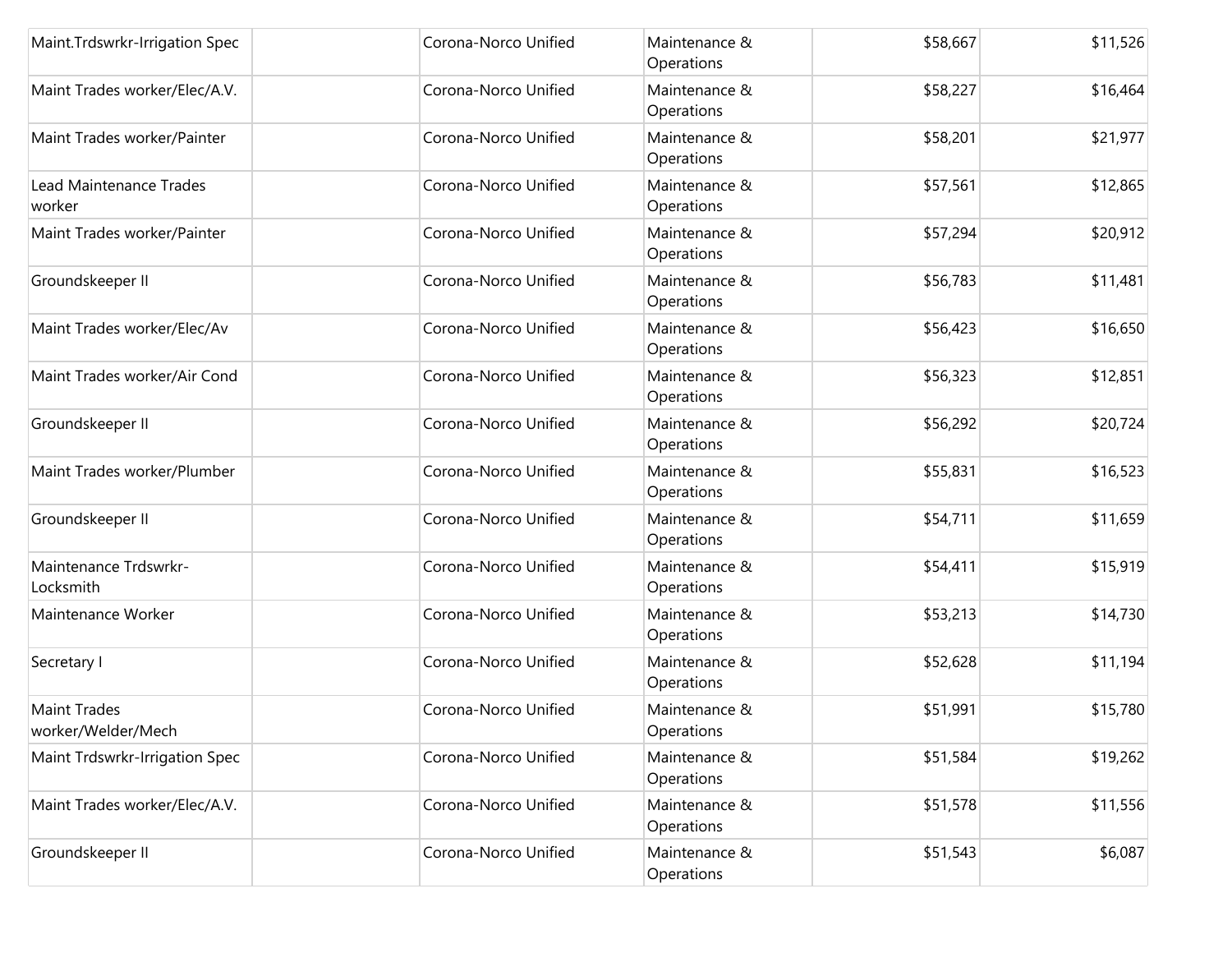| Heavy Equipment Operator          | Corona-Norco Unified | Maintenance &<br>Operations | \$51,308 | \$21,068 |
|-----------------------------------|----------------------|-----------------------------|----------|----------|
| Groundskeeper II                  | Corona-Norco Unified | Maintenance &<br>Operations | \$50,767 | \$10,750 |
| Groundskeeper II                  | Corona-Norco Unified | Maintenance &<br>Operations | \$50,676 | \$10,707 |
| Groundskeeper II                  | Corona-Norco Unified | Maintenance &<br>Operations | \$49,881 | \$11,194 |
| Maint Trades worker/Alarm<br>Tech | Corona-Norco Unified | Maintenance &<br>Operations | \$49,484 | \$19,029 |
| <b>Account Clerk II</b>           | Corona-Norco Unified | Maintenance &<br>Operations | \$48,306 | \$18,528 |
| Maintenance Worker                | Corona-Norco Unified | Maintenance &<br>Operations | \$48,146 | \$11,333 |
| Maint Trdswrkr-Irrigation Spec    | Corona-Norco Unified | Maintenance &<br>Operations | \$47,486 | \$16,132 |
| Custodian (Roving Crew)           | Corona-Norco Unified | Maintenance &<br>Operations | \$47,083 | \$11,207 |
| Lead Maintenance Trades<br>worker | Corona-Norco Unified | Maintenance &<br>Operations | \$47,025 | \$9,997  |
| Custodian (Roving Crew)           | Corona-Norco Unified | Maintenance &<br>Operations | \$46,506 | \$10,620 |
| Maintenance Worker                | Corona-Norco Unified | Maintenance &<br>Operations | \$44,420 | \$10,718 |
| Groundskeeper II                  | Corona-Norco Unified | Maintenance &<br>Operations | \$44,065 | \$15,465 |
| Maintenance Worker                | Corona-Norco Unified | Maintenance &<br>Operations | \$43,620 | \$16,978 |
| Maintenance Worker                | Corona-Norco Unified | Maintenance &<br>Operations | \$43,109 | \$19,206 |
| Groundskeeper II                  | Corona-Norco Unified | Maintenance &<br>Operations | \$42,825 | \$10,273 |
| Custodian (Roving Crew)           | Corona-Norco Unified | Maintenance &<br>Operations | \$42,077 | \$10,549 |
| Groundskeeper II                  | Corona-Norco Unified | Maintenance &<br>Operations | \$39,209 | \$14,436 |